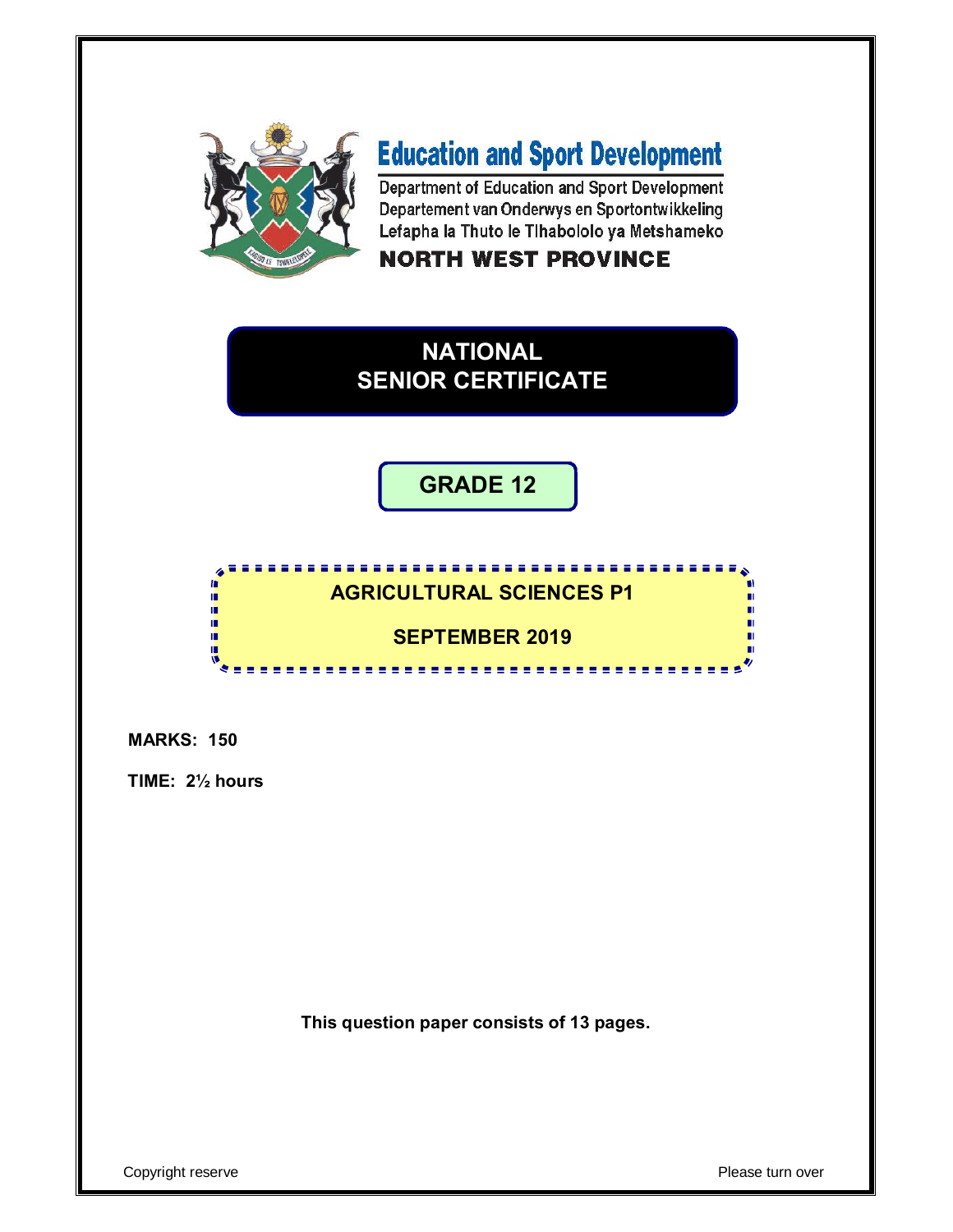#### **INSTRUCTIONS AND INFORMATION**

- 1. This question paper consists of TWO sections, namely SECTION A and SECTION B.
- 2. Answer ALL the questions in the ANSWER BOOK.
- 3. Start EACH question on a NEW page.
- 4. Number the answers correctly according to the numbering system used in this question paper.
- 5. You may use a non-programmable calculator.
- 6. Show ALL calculations, including formulae, where applicable.
- 7. Write neatly and legibly.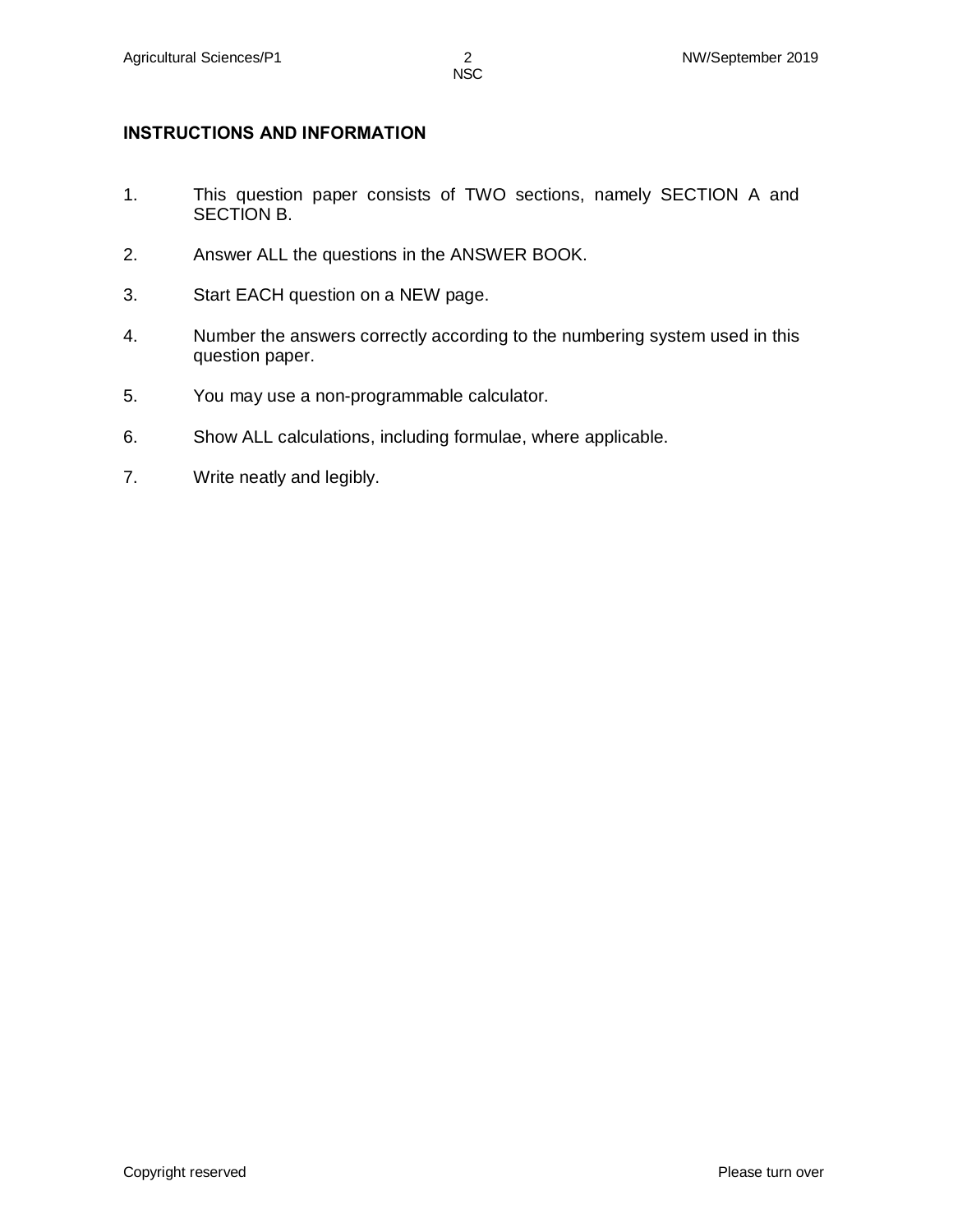#### **SECTION A**

#### **QUESTION 1**

- 1.1 Various options are provided as possible answers to the following questions. Choose the answer and write only the letter  $(A, D)$  next to the question number (1.1.1.1.1.10) in the ANSWER BOOK, for example 1.1.11 A.
	- 1.1.1 Villi are structures found in the  $\ddot{\text{o}}$ 
		- A stomach.
		- B oesophgus.
		- C small intestine.
		- D large intestine.
	- 1.1.2 This process requires energy for the absorption of nutrients in the alimentary canal of farm animals:
		- A Diffusion
		- B Osmosis
		- C Passive absorption
		- D Active absorption
	- 1.1.3 The *Biological Value* is an index referring to the ...
		- A digestibility of protein.
		- B nutritive ratio of a ration.
		- C amino acid composition of protein.
		- D quantity of NPN in a ration.
	- 1.1.4 A feed with a high fibre content can only be digested by the following farm animals:
		- (i) Cattle, sheep and pigs
		- (ii) Sheep, goats and cattle
		- (iii) Poultry, geese and dairy cattle
		- (iv) Cattle, horses and pigs

Choose the CORRECT combination:

- A (ii) only
- $\mathbf{B}$  (ii) and (iv)
- C (i) only
- D (i), (ii) and (iv)
- 1.1.5 The life cycle of a one host tick is illustrated by:
	- A The eggs hatch, form larvae and drop from cattle
	- B The eggs, larvae and nymphs develop on the same animal
	- C The larvae and nymphs live on an intermediate host
	- D The nymphs develop into adults on various animals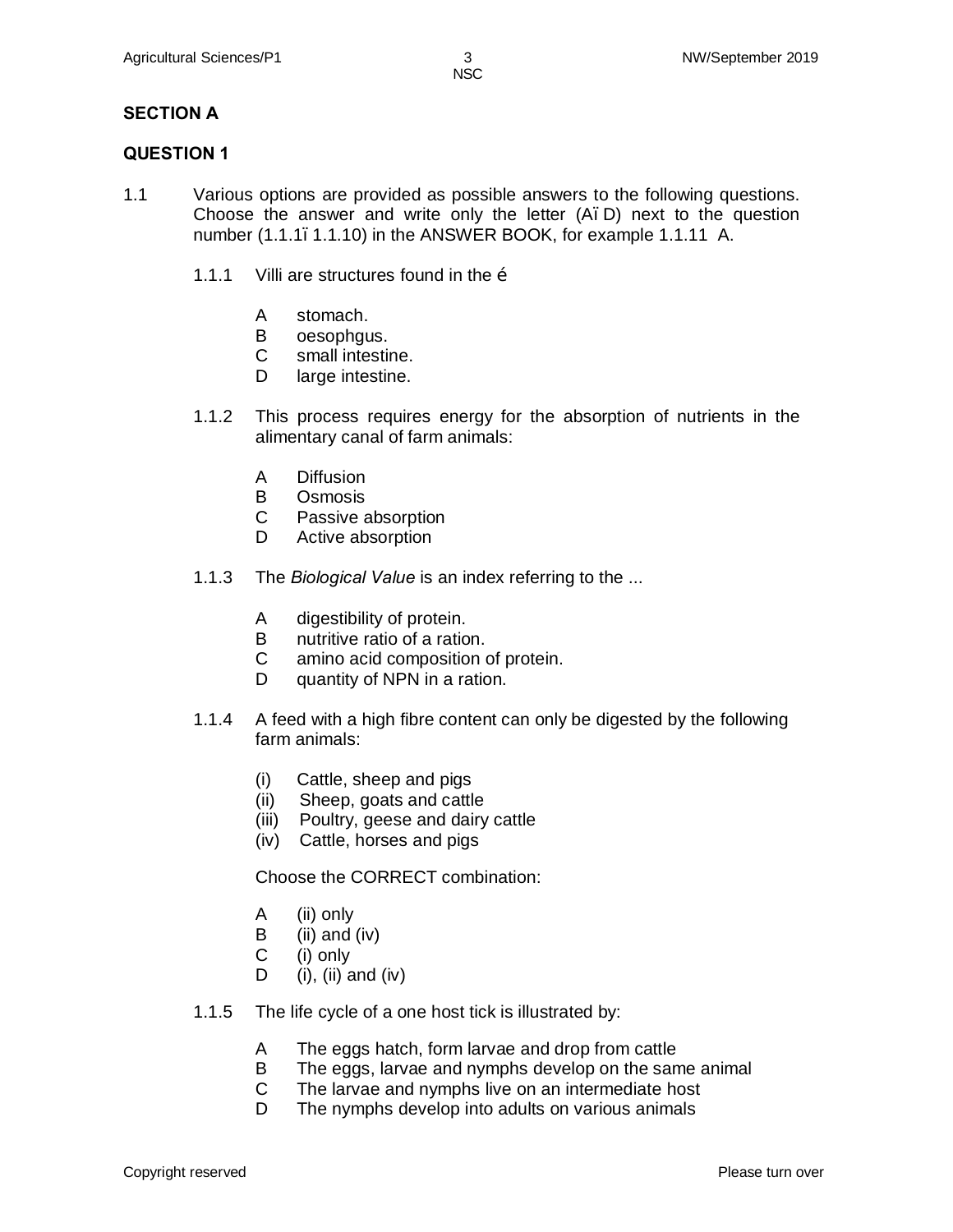- 1.1.6 The following statement is applicable to an intensive cattle production system:
	- A The environment is not controlled
	- B Pastures are harvested and fed to animals
	- C Rotational grazing is applied
	- D The system is not capital and labour intensive
- 1.1.7 As the environmental temperature decreases, cattle tend to  $\ddot{\text{o}}$ 
	- A eat less and drink less water.
	- B eat more and drink less water.
	- C eat less and drink more water.
	- D eat more and drink more water.
- 1.1.8 A housing system for pigs includes the following:
	- (i) Drinkers in the pens with cement floors
	- (ii) Different age groups in the same pen
	- (iii) Bedding on cement floors
	- (iv) Easy to clean pens with protection against cold conditions

Choose the CORRECT combination:

- A  $(i)$ ,  $(iii)$  and  $(iv)$
- B (i), (ii) and (iv)
- C  $(i)$ ,  $(ii)$  and  $(iii)$
- D (ii), (iii) and (iv)
- 1.1.9 The process where a sow produces 10 to 25 ova during one oestrus cycle is called  $\ddot{\text{o}}$ 
	- A monotocus.
	- B ovulation.
	- C superovulation.
	- D anovulation.
- 1.1.10 The hormone  $\ddot{\text{o}}$  inhibits the release of milk from the udder.
	- A progesterone
	- B oxytocin
	- C prolactin
	-

D adrenalin  $(10 \times 2)$  (20)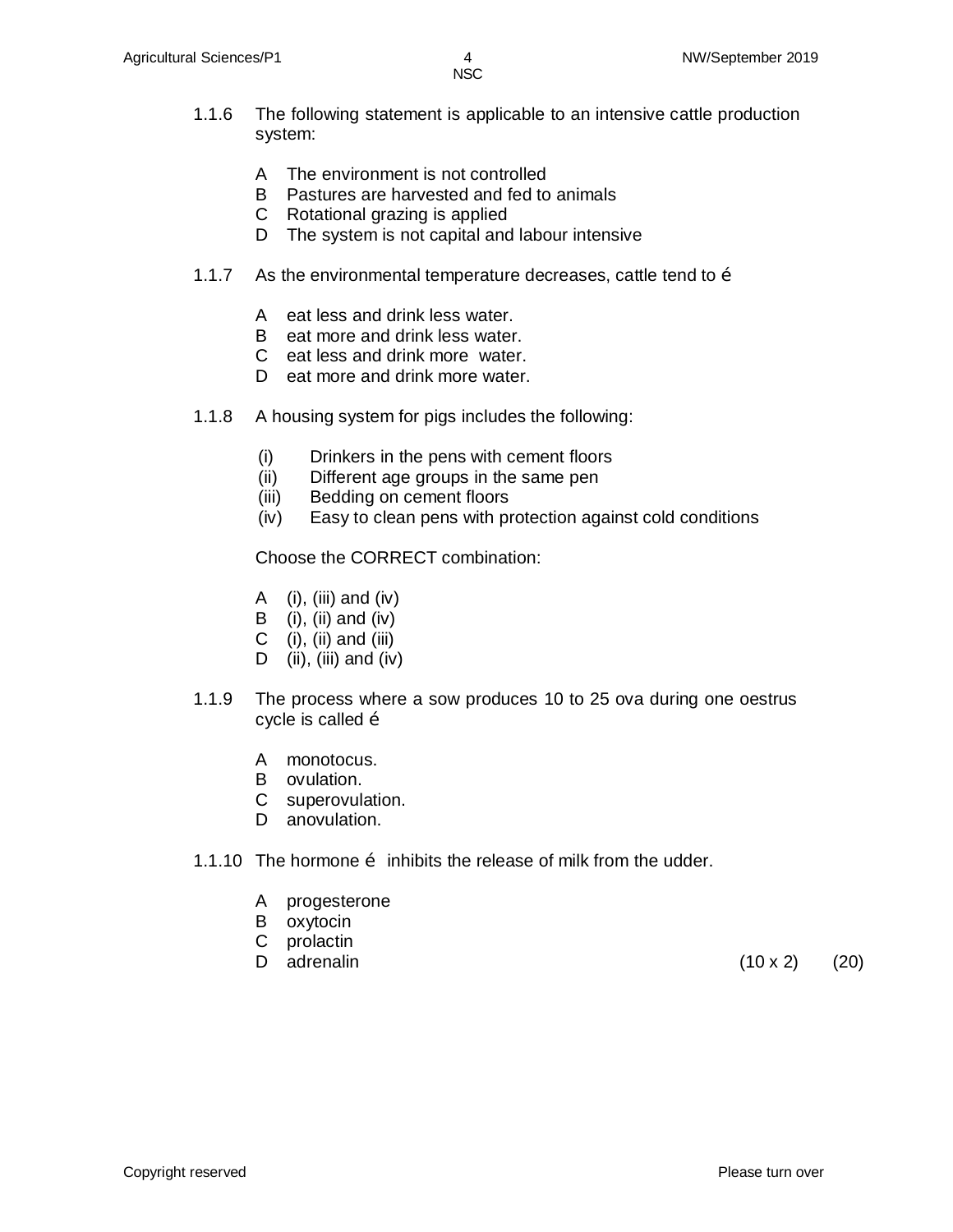1.2 Indicate whether each of the descriptions in COLUMN B applies to **A ONLY**, **B ONLY**, **BOTH A AND B** or **NONE** of the items in COLUMN A. Write **A only**, **B only**, **both A and B** or **none** next to the question number (1.2.1–1.2.5) in the ANSWER BOOK, e.a. 1.2.6 B only.

|       |   | <b>COLUMN A</b> | <b>COLUMN B</b>                        |
|-------|---|-----------------|----------------------------------------|
| 1.2.1 | A | Unsaturated     | A condition where farm animals show    |
|       | B | Dehydration     | excessive signs of water shortage      |
| 1.2.2 | A | Nett energy     | Energy required to keep farm animals   |
|       | B | Gross energy    | alive                                  |
| 1.2.3 | A | Ointment        | Chemicals that kill ticks and mites in |
|       | B | Anthelmintic    | farm animals                           |
| 1.2.4 | A | Copulate        | A bull that shows sexual interest in   |
|       | B | Libido          | cows during oestrus                    |
| 1.2.5 | A | Corpus luteum   | A structure that develops in the ovary |
|       | в | Follicle        |                                        |

#### $(5 \times 2)$   $(10)$

Give ONE word/term for EACH of the following descriptions. Write only the word/term next to the question numbers (1.3.1, 1.3.5) in the ANSWER BOOK.

- 1.3.1 A plan showing the balance between the quantity of feeds available on the farm and the real feed requirements of the farm animals
- 1.3.2 The production system where broilers are kept in a deep litter house
- 1.3.3 Cells responsible for the nutrition of sperm cells in bulls
- 1.3.4 The specific part in the reproductive canal of a cow where fertilisation takes place
- 1.3.5 The structure that attaches the embryo to the uterus  $(5 \times 2)$  (10)

1.4 Change the UNDERLINED WORD(S) in each of the following statements to make them TRUE. Write only the answer next to the question numbers (1.4.1–1.4.5) in the ANSWER BOOK.

- 1.4.1 The semi-liquid acidic grey mass formed after mechanical digestion is called pulp.
- 1.4.2 Cattle have **aerodynamic** vision except for a small area directly behind the animal.
- 1.4.3 Milk rosettes refer to the small opening where milk passes through during sucking or the milking process.
- 1.4.4 Oogenesis refers to the process whereby male reproductive cells develop and mature in the seminal vesicles.
- 1.4.5 The ampulla is a funnel shape opening that catches the ovum during ovulation.  $(5 \times 1)$  (5)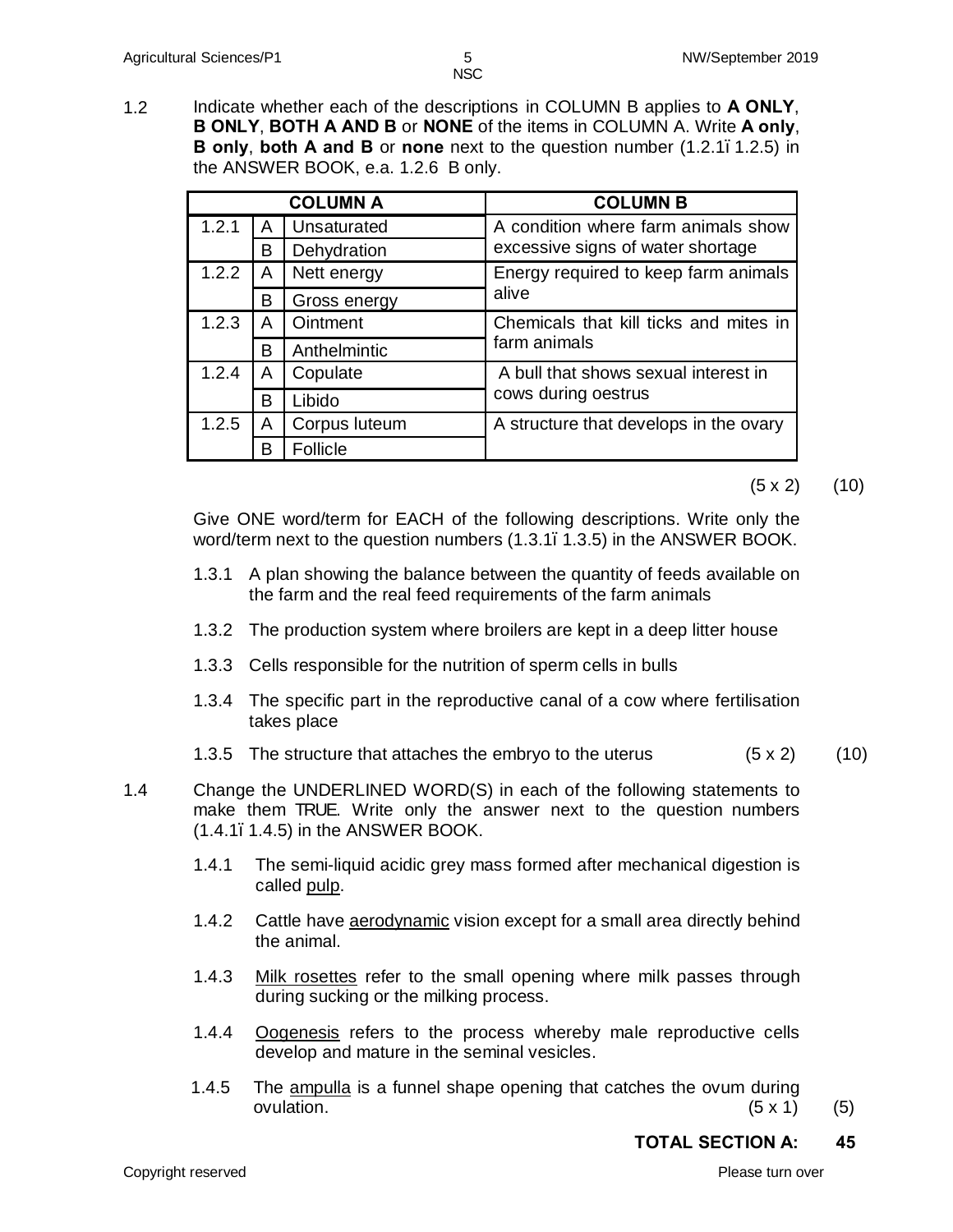NSC in the contract of the contract of the NSC in the United States of the United States of the United States

#### **SECTION B**

#### **QUESTION 2: ANIMAL NUTRITION**

Start this question on a NEW page.

2.1 Below is a schematic representation of the alimentary canal of poultry.



|         | 2.1.1 | Identify part $A$ and $B$ .                                                                                                | (2) |
|---------|-------|----------------------------------------------------------------------------------------------------------------------------|-----|
|         |       | 2.1.2 Name the part of the fowl that fit the following descriptions:                                                       |     |
|         |       | The joint opening of both the digestive- and urogenital canals<br>(a)                                                      | (1) |
|         |       | Where digestion of food by enzymes occurs<br>(b)                                                                           | (1) |
| $2.2\,$ |       | The TDN value of a feed is influenced by the energy content as energy is<br>needed for the body functions of farm animals. |     |
|         |       | 2.2.1 Give in full the abbreviation TDN.                                                                                   | (1) |
|         |       | 2.2.2 Define the term Digestible Energy (DE).                                                                              | (2) |
|         | 2.2.3 | Explain why the ME increases in farm animals with an increase in<br>growth.                                                | (2) |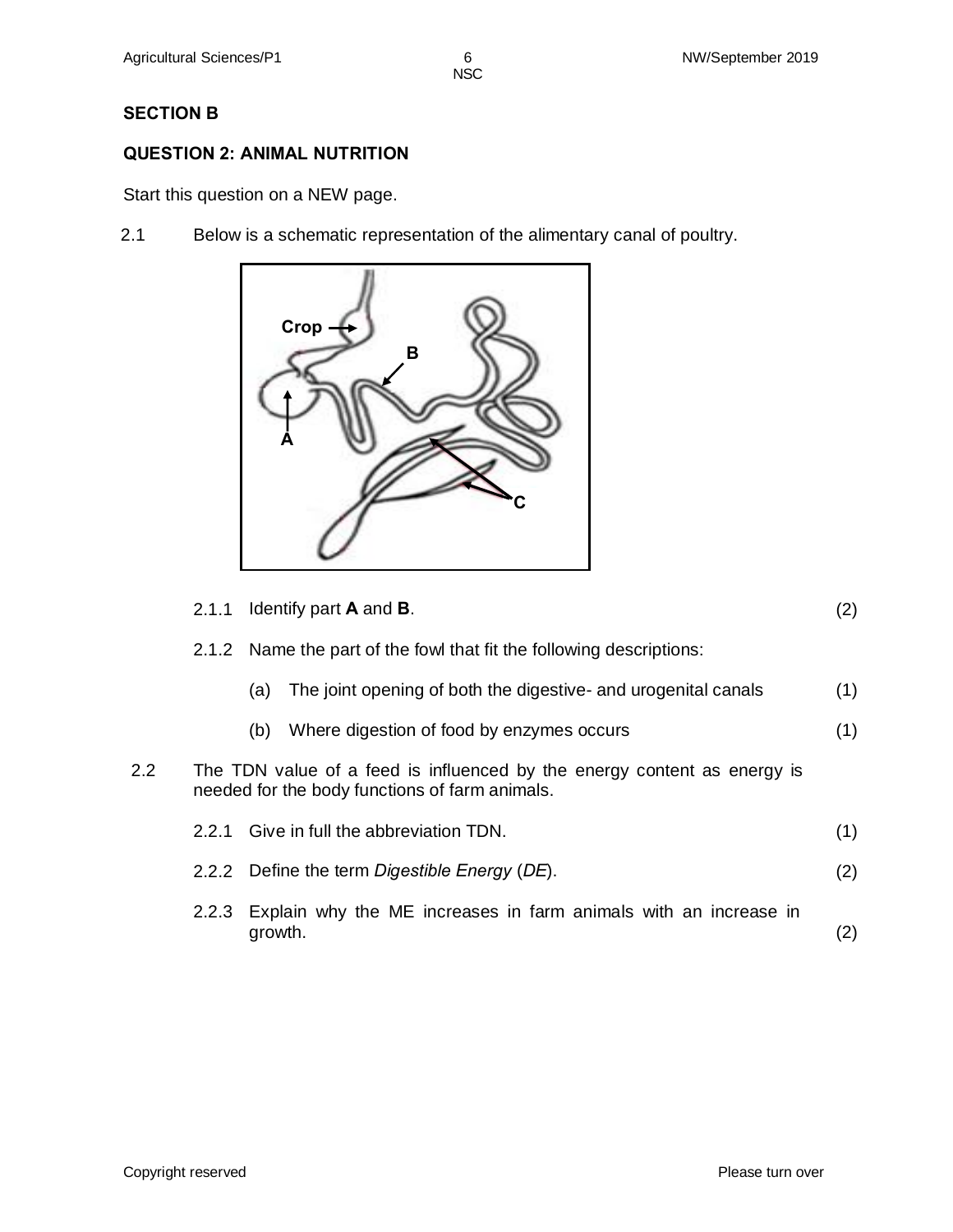- NSC in the contract of the contract of the NSC in the United States of the United States of the United States
- 2.3 The graph below indicates the relationship between enzyme lactase and amylase activity at different ages of weaner pigs.



- 2.3.1 Indicate the type of digestion where lactase and amylase are involved. (1)
- 2.3.2 Explain why the level of lactase enzyme activity is so high during the  $2^{nd}$  and  $3^{rd}$  week. (2)
- 2.3.3 Give TWO reasons why a protein concentrate is fed to young weaner pigs. (2)
- 2.4 The table below indicates a fodder flow plan for 50 beef cattle.

|                                       | <b>MONTHS OF THE YEAR</b> |            |              |              |               |             |
|---------------------------------------|---------------------------|------------|--------------|--------------|---------------|-------------|
| <b>FEEDS</b>                          | <b>JAN</b>                | <b>FEB</b> | <b>MARCH</b> | <b>APRIL</b> | <b>MAY</b>    | <b>JUNE</b> |
| Natural veld (ton)                    | 160                       | 160        | 140          | 120          | 80            | 60          |
| Supplementary feed<br>(kg/animal/day) | 0                         |            |              |              | $\mathcal{D}$ | 4           |
| Feed requirements<br>(ton)            | 140                       | 140        | 140          | 140          | 140           | 140         |

- 2.4.1 Calculate the total shortage, without supplementation, for the whole period; January to June if surplus was stored in other months. (3)
- 2.4.2 Indicate:

| (a) The month with the highest feed shotage |  |
|---------------------------------------------|--|
|---------------------------------------------|--|

- (b) TWO sustainable measures a farmer could take to solve the problem of feed shortage
- 2.4.3 Use the data from the table above to draw a combined bar graph of the feed available and the feed required for January to June. (6)

(2)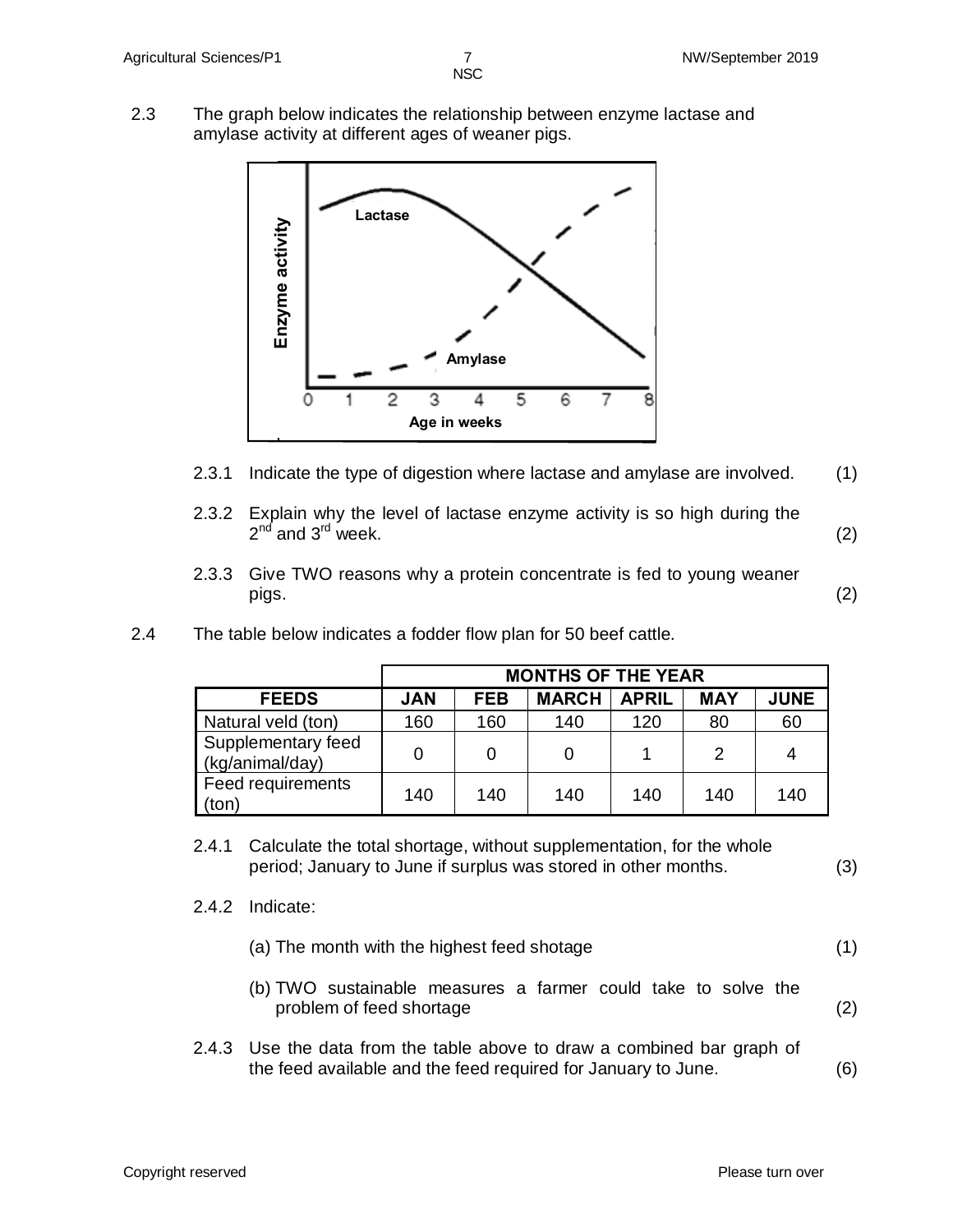2.5 The table below represents feeds used by a farmer to compile a ration to fulfil the protein requirement of dairy cattle.

| <b>PROTEIN VALUE IN THE</b><br><b>FINAL RATION (%)</b> | <b>FEED</b>   | <b>DIGESTIBLE</b><br><b>PROTEIN (DP) %</b> |
|--------------------------------------------------------|---------------|--------------------------------------------|
|                                                        | Maize meal    |                                            |
|                                                        | Oli-cake-meal | 44                                         |

2.5.1 Use the Pearson square method to balance the ration. (3)

2.5.2 Calculate the percentage of maize meal in this ration. (2)

2.6 The table below indicates nutrient levels of different feeds.

| <b>TYPE OF FEED</b> | <b>PROTEIN VALUE</b><br>(%) | <b>ENERGY VALUE</b><br>(MJ ME) |  |
|---------------------|-----------------------------|--------------------------------|--|
| Maize               |                             |                                |  |
| Urea                | 75                          |                                |  |
| Lucern              | 25                          |                                |  |
| <b>Barley</b>       | 1 O                         |                                |  |

Identify, from the table above, the feed that is best:

|       | utilized as the most balanced feed                             | [35] |
|-------|----------------------------------------------------------------|------|
| 2.6.4 |                                                                |      |
| 2.6.3 | available and cheaper energy source in the North West Province | (1)  |
|       | 2.6.2 for finishing off old dairy cows                         | (1)  |
| 2.6.1 | as a natural source for young growing calves                   | (1)  |

#### **QUESTION 3: ANIMAL PRODUCTION, PROTECTION AND CONTROL**

Start this question on a NEW page.

| 3.1 |       | Ticks are involved in the transfer of various diseases of farm animals and are<br>responsible for various negative impacts on production. |     |
|-----|-------|-------------------------------------------------------------------------------------------------------------------------------------------|-----|
|     | 3.1.1 | List TWO other negative effects of ticks to a beef enterprise other<br>than the transfer of diseases and loss of production.              | (2) |
|     | 3.1.2 | Classify, according to the life cycle the type of tick responsible for the<br>following diseases in beef cattle:                          |     |
|     |       | Redwater<br>(a)                                                                                                                           | (1) |
|     |       | Heartwater<br>(b)                                                                                                                         | (1) |
|     | 3.1.3 | Name the fly species that attacks open wounds and tick bites in wool<br>sheep.                                                            |     |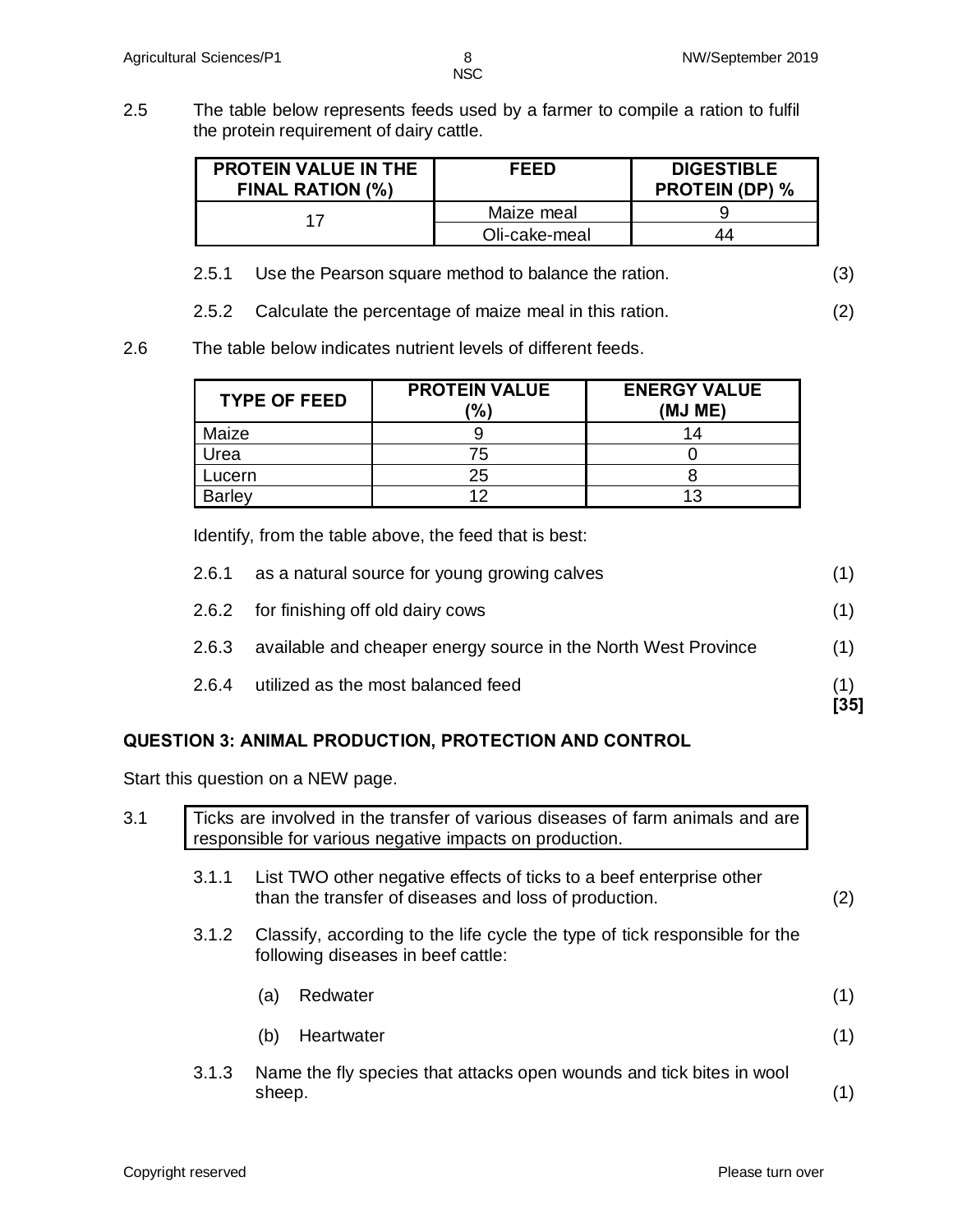3.2 The illustrations below represent two production systems in dairy cattle.



- 3.2.1 Identify the production system represented by **B**. (1)
- 3.2.2 Indicate the difference between production systems **A** and **B** in terms of production outputs. (2)
	-
- 3.2.3 Provide ONE example each for production systems **A** and **B**  applicable to beef cattle. (2)

3.3 Handling of animals when slaughtering, loading and transportation, have several effects on carcass and meat quality. Mortality, low carcasses yields, blood splashes, bruises, broken bones, skin blemishes and contamination are some of the effects of improper handling.

- 3.3.1 List, from the scenario above, TWO damages to the carcass that can occur as a result of improper and incorrect handling of farm animals. (2)
- 3.3.2 Name TWO requirements for loading ramps leading to the vehicles to load cattle for transportation. (2)
- 3.3.3 Give any TWO factors farmers should bear in mind with regard to the behaviour of cattle before handling them. (2)
- 3.4 The table below shows the yearly mortalities of livestock due to poor health.

| <b>SPECIES</b>  | <b>YOUNG ANIMALS</b> | <b>ADULT ANIMALS</b> |
|-----------------|----------------------|----------------------|
| Cattle          | 22%                  | 6%                   |
| Sheep and goats | 28%                  | $11\%$               |
| Poultry         | 70%                  | $30\%$               |

- 3.4.1 List TWO symptoms of ill health in farm animals. (2)
- 3.4.2 Name TWO precautionary measures to be observed by the farmer before administering medication to livestock. (2)

Copyright reserved Please turn over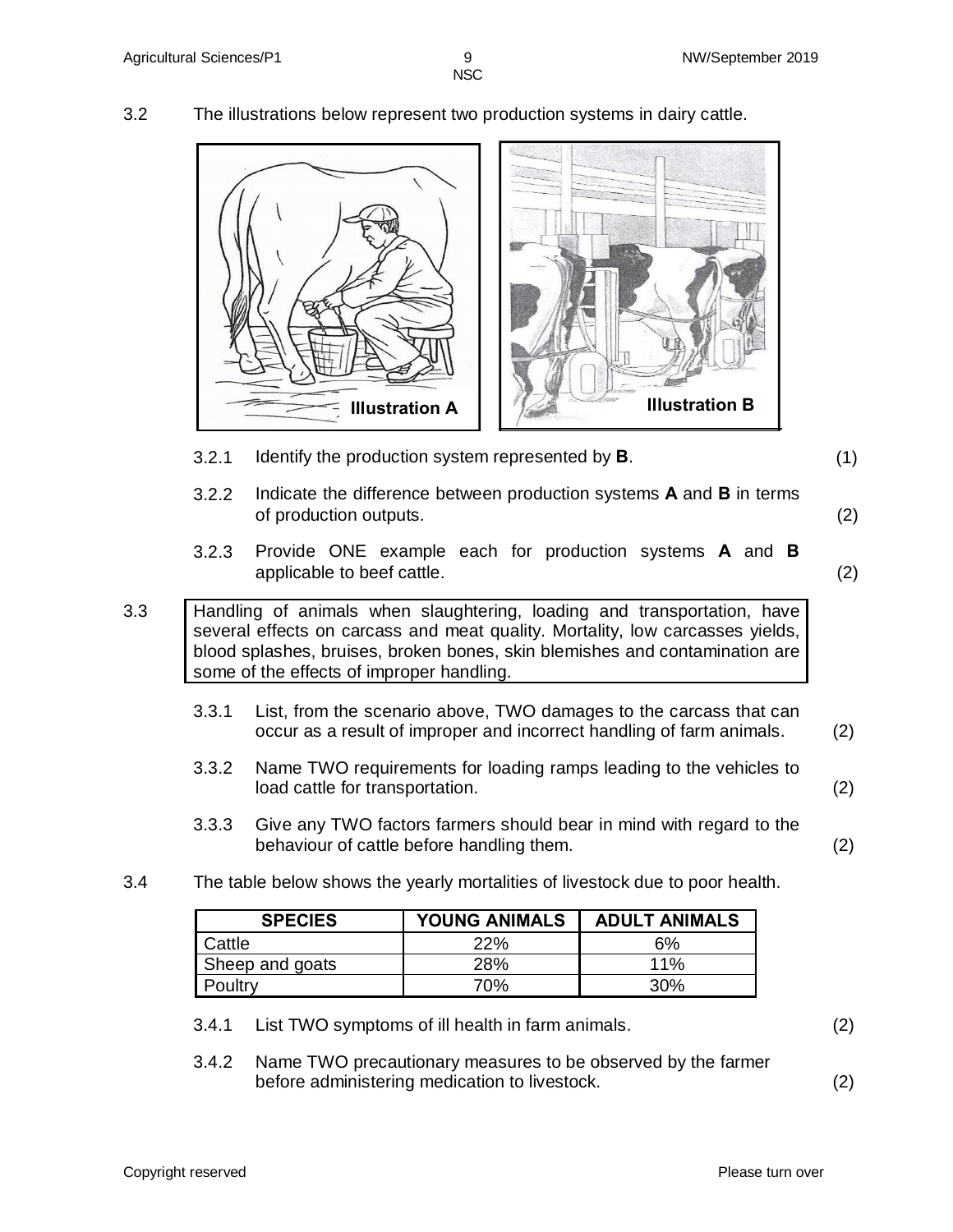- NSC in the contract of the contract of the NSC in the United States of the United States of the United States
	- 3.4.3 Explain why only 6% of adult cattle die as compared to 22% of younger animals. (2)
- 3.5 The diagram below indicates the different ways in which farm animalos loose heat.



- 3.5.1 Identify the different ways in which farm animals **B** and **C** loose heat energy. (2)
- 3.5.2 Name TWO signs of heat stress in farm animals. (2)
- 3.5.3 Suggest TWO management practices to reduce the heat stress in animal **A**. (2)
- 3.6 The table below shows information on farm animal diseases.

| <b>DISEASE</b>        | <b>AGENT OF</b><br><b>TRANSMISSION</b> | <b>KEY SYMPTOMS</b>                                                          | <b>TYPE OF ANIMAL</b><br><b>AFFECTED/INFECTED</b> |
|-----------------------|----------------------------------------|------------------------------------------------------------------------------|---------------------------------------------------|
| <b>Rabies</b>         | A                                      | Changes in their<br>behaviour, grinding of<br>teeth, aggression              | Dogs                                              |
| Anthrax               | <b>Bacteria</b>                        | в                                                                            | Farm animals                                      |
| Anaplasmosis          | C                                      | High fever,<br>restlessness,<br>constipation,<br>depression, sudden<br>death | Farm animals                                      |
| n                     | <b>Fungus</b>                          | Red, thick, scaly<br>itchy ring like lesions                                 | Cattle, sheep, pigs                               |
| Newcastle-<br>disease | <b>Virus</b>                           | Respiratory distress,<br>coughing, loss of<br>appetite, sudden<br>death      | Е                                                 |

- 3.6.1 Refer to the table above and supply the missing information for the letters **A, B, C, D** and **E.** Write only the letters **(A–E)** and the answer in the ANSWERBOOK. (5)
- 3.6.2 Explain the role of the state to ensure good health in farm animals. (2)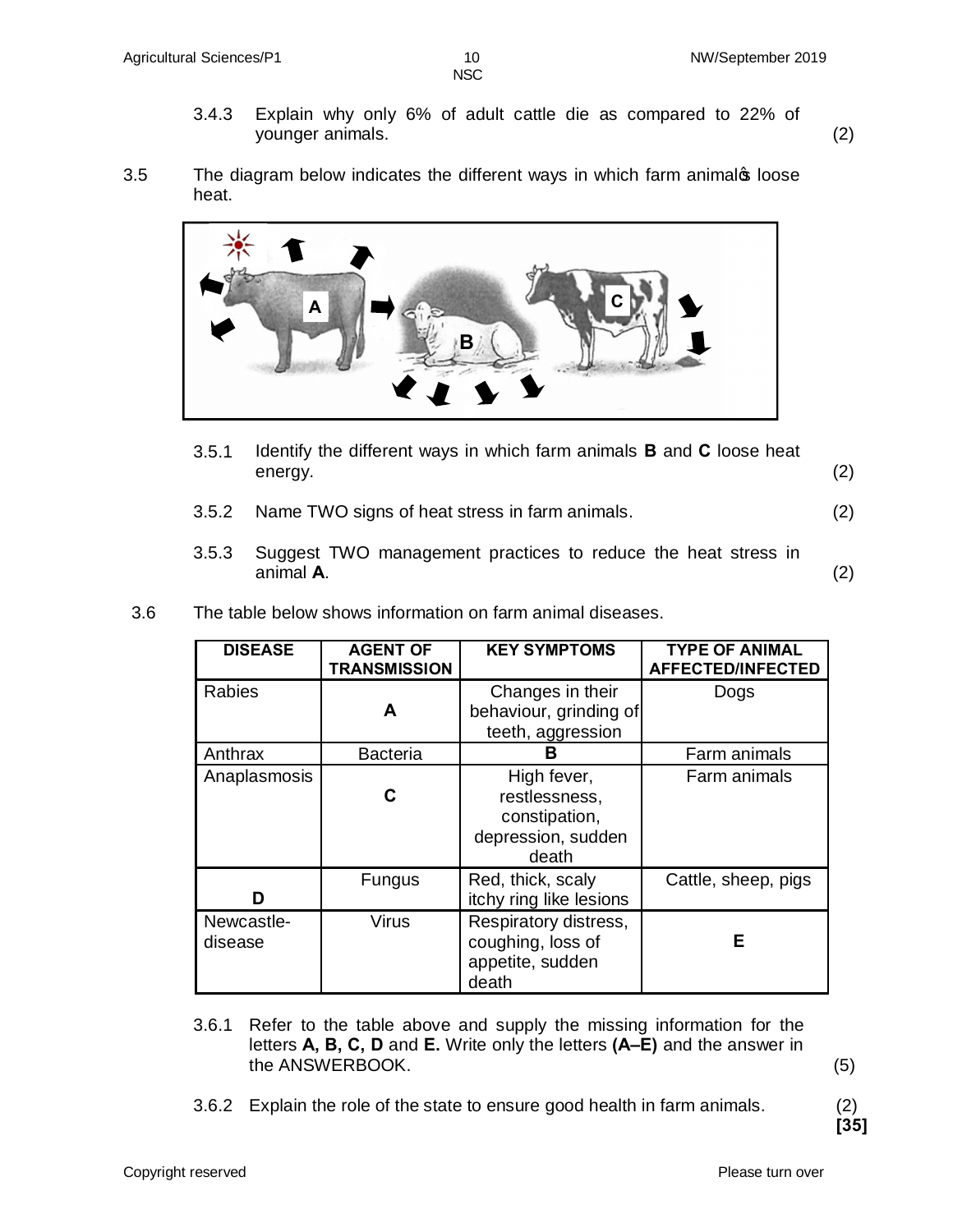#### **QUESTION 4: ANIMAL REPRODUCTION**

Start this question on a NEW page.

4.1 The illustration below shows the reproductive system of a bull.



|     | 4.1.1 | Identify the part labelled I.                                                                                               | (1) |
|-----|-------|-----------------------------------------------------------------------------------------------------------------------------|-----|
|     |       | 4.1.2 Provide a collective term for parts A, B and J.                                                                       | (1) |
|     |       | 4.1.3 Give the letter of the part responsible for the secretion of a buffer.                                                | (1) |
|     |       | 4.1.4 Name the condition that occurs in cattle if:                                                                          |     |
|     |       | Structure H remains in the body cavity of bulls<br>(a)                                                                      | (1) |
|     |       | Structure <b>H</b> is also present in female animals<br>(b)                                                                 | (1) |
|     |       | 4.1.5 Give the main function of structure <b>E</b> .                                                                        | (1) |
| 4.2 |       | Successful reproduction entails knowledge of both the male and female<br>reproductive systems and their proper functioning. |     |
|     | 4.2.1 | Distinguish between sterility and infertility in bulls.                                                                     | (2) |
|     |       | 4.2.2 Explain the effect of nutrition on the reproduction potential of cows.                                                | (2) |
|     |       | 4.2.3 Mention the part in cows where hypoplasia normally occurs.                                                            | (1) |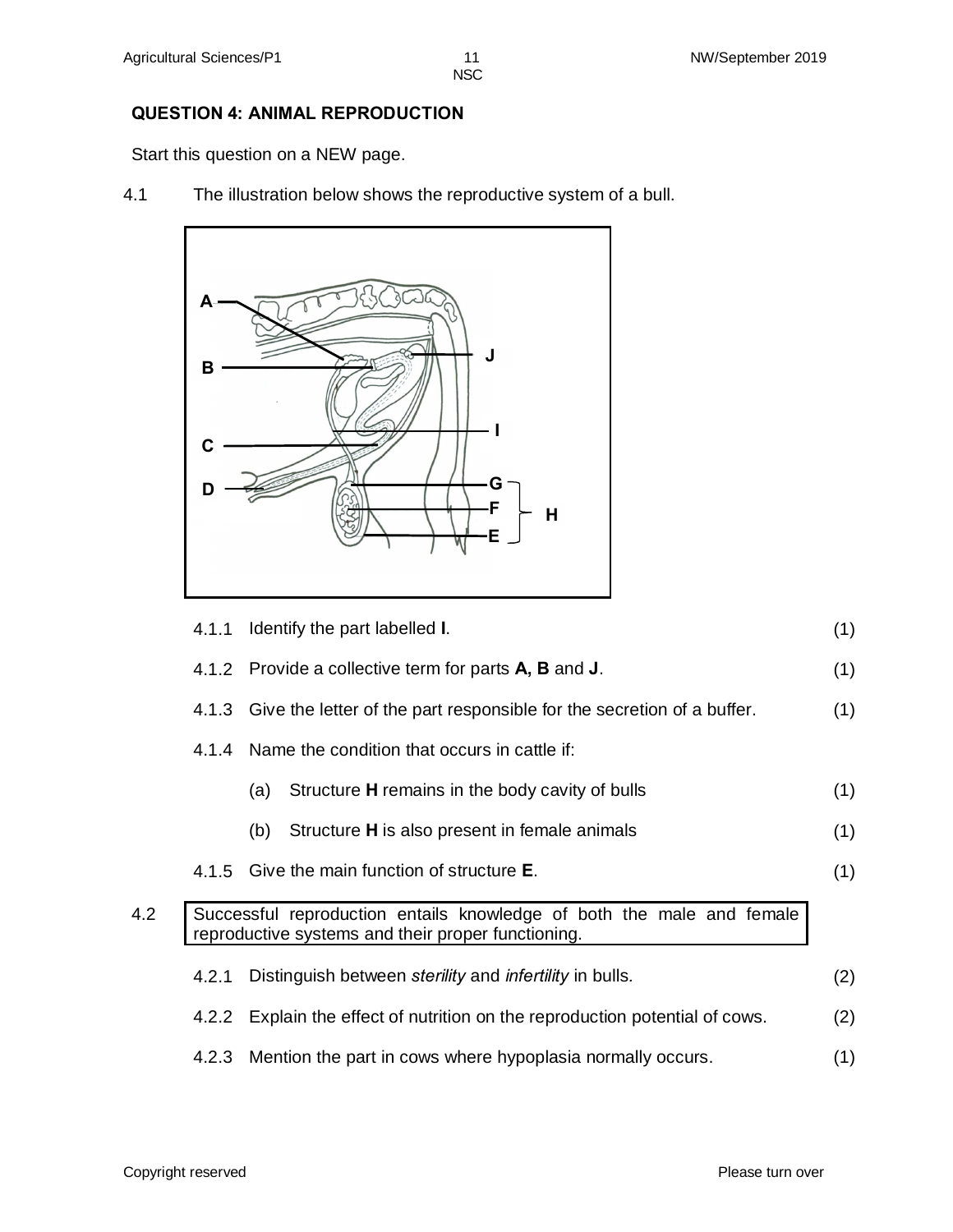4.3 The representation below shows the levels of the hormones oestrogen and progesterone over time.



- 4.3.1 Identify the day when the oestrogen level was the highest. (1)
- 4.3.2 Proof with evidence, that the ovum was fertilized on day 26. (2)
- 4.3.3 Use the data in the representation above to predict the day when oestrogen will again reach peak levels if this cow is not pregnant. (1)
- 4.3.4 Give a reason for the answer in QUESTION 4.3.3. (1)
- 4.3.5 Indicate the hormone that works together with oestrogen, to facilitate the membrane to rapture and release the ovum during ovulation. (1)
- 4.4 Pictures of apparatus used during the process of artificial insemination (AI).



| 4.4.1 Identify apparatus $\bm{A}$ and $\bm{B}$ .         | (2) |
|----------------------------------------------------------|-----|
| 4.4.2 Describe the concept artificial insemination (AI). | (2) |

4.4.3 Give the normal storage temperature of apparatus **B**. (1)